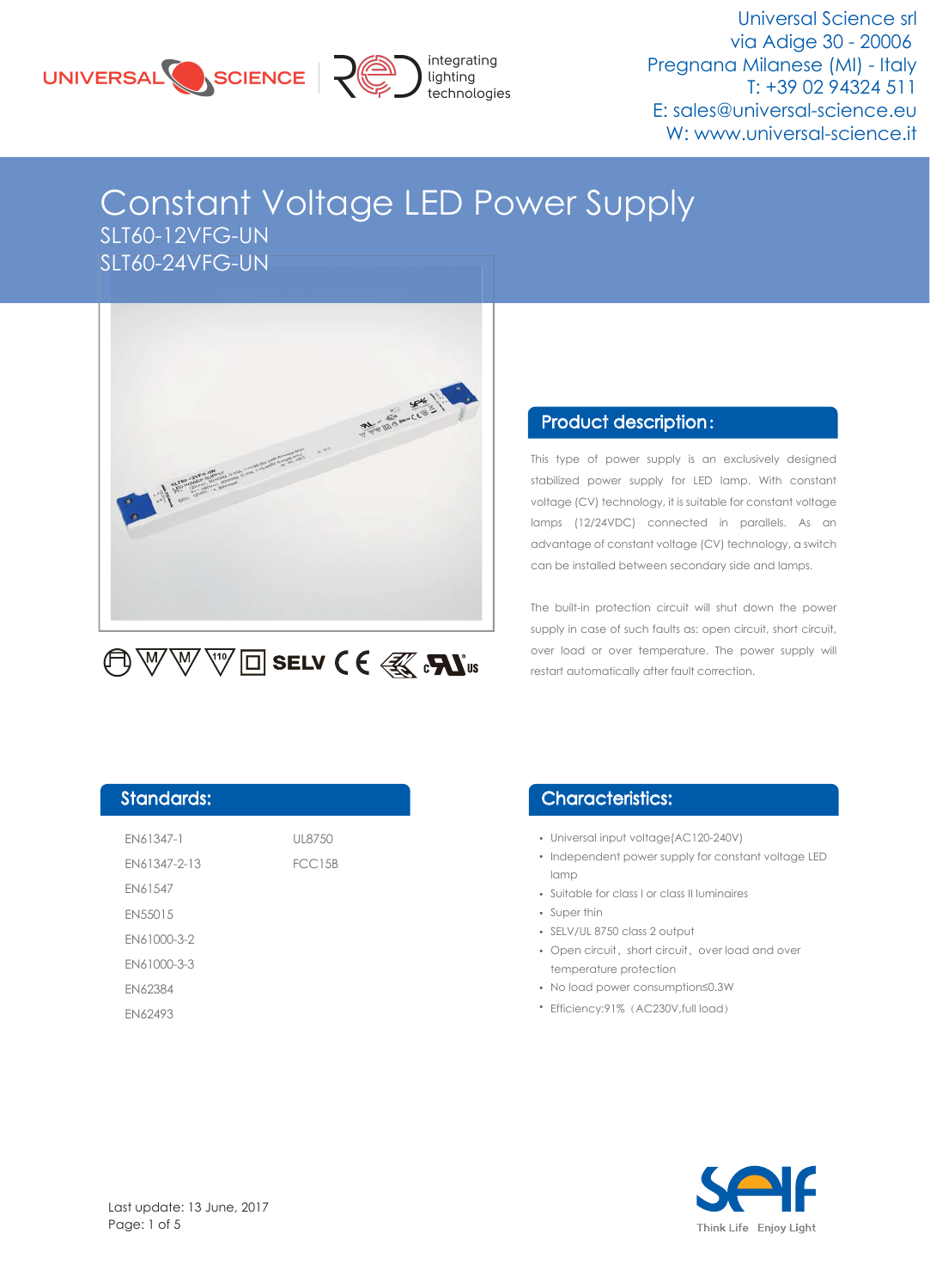### Specifications:

| Model               |                                       | SLT60-12VFG-UN                                                                                                                                                                                                                                                                                                                                                                                                                                                                                                                                                                                                                                                                                                                                                                    | SLT60-24VFG-UN |  |
|---------------------|---------------------------------------|-----------------------------------------------------------------------------------------------------------------------------------------------------------------------------------------------------------------------------------------------------------------------------------------------------------------------------------------------------------------------------------------------------------------------------------------------------------------------------------------------------------------------------------------------------------------------------------------------------------------------------------------------------------------------------------------------------------------------------------------------------------------------------------|----------------|--|
| Output              | turn on time(S)                       | $\leq 0.5$                                                                                                                                                                                                                                                                                                                                                                                                                                                                                                                                                                                                                                                                                                                                                                        | $≤0.5$         |  |
|                     | output power(W)                       | 60                                                                                                                                                                                                                                                                                                                                                                                                                                                                                                                                                                                                                                                                                                                                                                                | 60             |  |
|                     | output votage(V)                      | 12                                                                                                                                                                                                                                                                                                                                                                                                                                                                                                                                                                                                                                                                                                                                                                                | 24             |  |
|                     | output voltage tolerance <sup>O</sup> | $+/-5%$                                                                                                                                                                                                                                                                                                                                                                                                                                                                                                                                                                                                                                                                                                                                                                           | $+/-5%$        |  |
|                     | ripple voltage(mV)                    | $230(Vp-p)$                                                                                                                                                                                                                                                                                                                                                                                                                                                                                                                                                                                                                                                                                                                                                                       | $200(Vp-p)$    |  |
|                     | working current range(A)              | $0 - 5$                                                                                                                                                                                                                                                                                                                                                                                                                                                                                                                                                                                                                                                                                                                                                                           | $0 - 2.5$      |  |
|                     | dimming interface                     | <b>No</b>                                                                                                                                                                                                                                                                                                                                                                                                                                                                                                                                                                                                                                                                                                                                                                         |                |  |
|                     | dimming range                         | n/a                                                                                                                                                                                                                                                                                                                                                                                                                                                                                                                                                                                                                                                                                                                                                                               |                |  |
|                     | rated supply voltage(Vac)             | 120-240                                                                                                                                                                                                                                                                                                                                                                                                                                                                                                                                                                                                                                                                                                                                                                           | 120-240        |  |
|                     | voltage range(Vac)                    | 108-264                                                                                                                                                                                                                                                                                                                                                                                                                                                                                                                                                                                                                                                                                                                                                                           | 108-264        |  |
| Input               | line frequency(Hz)                    | 50/60                                                                                                                                                                                                                                                                                                                                                                                                                                                                                                                                                                                                                                                                                                                                                                             | 50/60          |  |
|                     | input current(mA)                     | 700                                                                                                                                                                                                                                                                                                                                                                                                                                                                                                                                                                                                                                                                                                                                                                               | 700            |  |
|                     | efficiency <sup>2</sup>               | 91.1%                                                                                                                                                                                                                                                                                                                                                                                                                                                                                                                                                                                                                                                                                                                                                                             | 91.6%          |  |
|                     | average efficiency <sup>®</sup>       | 89%                                                                                                                                                                                                                                                                                                                                                                                                                                                                                                                                                                                                                                                                                                                                                                               | 89%            |  |
|                     | no load power consumption(W)          | $\leq 0.3$                                                                                                                                                                                                                                                                                                                                                                                                                                                                                                                                                                                                                                                                                                                                                                        | $\leq 0.3$     |  |
|                     | power factor <sup>2</sup>             | 0.95                                                                                                                                                                                                                                                                                                                                                                                                                                                                                                                                                                                                                                                                                                                                                                              | 0.95           |  |
|                     | inrush current(lpk)                   | 46A/180us                                                                                                                                                                                                                                                                                                                                                                                                                                                                                                                                                                                                                                                                                                                                                                         | 46A/180us      |  |
|                     | over voltage protection               | <b>YES</b>                                                                                                                                                                                                                                                                                                                                                                                                                                                                                                                                                                                                                                                                                                                                                                        | <b>YES</b>     |  |
| Protection          | short circuit protection              | <b>YES</b>                                                                                                                                                                                                                                                                                                                                                                                                                                                                                                                                                                                                                                                                                                                                                                        | <b>YES</b>     |  |
|                     | over temperature protection           | <b>YES</b>                                                                                                                                                                                                                                                                                                                                                                                                                                                                                                                                                                                                                                                                                                                                                                        | <b>YES</b>     |  |
|                     | automatic restart                     | <b>YES</b>                                                                                                                                                                                                                                                                                                                                                                                                                                                                                                                                                                                                                                                                                                                                                                        | <b>YES</b>     |  |
|                     | over load protection                  | <b>YES</b>                                                                                                                                                                                                                                                                                                                                                                                                                                                                                                                                                                                                                                                                                                                                                                        | <b>YES</b>     |  |
|                     | surge capacity                        | $L-N:1kV$                                                                                                                                                                                                                                                                                                                                                                                                                                                                                                                                                                                                                                                                                                                                                                         | $L-N:1kV$      |  |
|                     | Ta(C)                                 | $-2045$                                                                                                                                                                                                                                                                                                                                                                                                                                                                                                                                                                                                                                                                                                                                                                           | $-2045$        |  |
|                     | Tc max. $(C)$                         | 90                                                                                                                                                                                                                                                                                                                                                                                                                                                                                                                                                                                                                                                                                                                                                                                | 90             |  |
| Ambient<br>and Life | Storage Temperature(C)                | $-3080$                                                                                                                                                                                                                                                                                                                                                                                                                                                                                                                                                                                                                                                                                                                                                                           |                |  |
|                     | ambient humidity range                | 5%85%, Not condensing                                                                                                                                                                                                                                                                                                                                                                                                                                                                                                                                                                                                                                                                                                                                                             |                |  |
|                     | nominal life-time(hrs)                | 50000@Tc=90C                                                                                                                                                                                                                                                                                                                                                                                                                                                                                                                                                                                                                                                                                                                                                                      |                |  |
| Other               | weight(g)                             | 162                                                                                                                                                                                                                                                                                                                                                                                                                                                                                                                                                                                                                                                                                                                                                                               | 162            |  |
|                     | dimensions (LxWxH)(mm)                | 298x29.8x16                                                                                                                                                                                                                                                                                                                                                                                                                                                                                                                                                                                                                                                                                                                                                                       |                |  |
|                     | casing material                       | Plastic                                                                                                                                                                                                                                                                                                                                                                                                                                                                                                                                                                                                                                                                                                                                                                           |                |  |
|                     | housing colour                        | Grey+Blue                                                                                                                                                                                                                                                                                                                                                                                                                                                                                                                                                                                                                                                                                                                                                                         |                |  |
|                     | type of protection                    | <b>IP20</b>                                                                                                                                                                                                                                                                                                                                                                                                                                                                                                                                                                                                                                                                                                                                                                       |                |  |
|                     | protection class                      | Class <sub>2</sub>                                                                                                                                                                                                                                                                                                                                                                                                                                                                                                                                                                                                                                                                                                                                                                |                |  |
| <b>Note</b>         | ambient temperature.                  | 1. Tolerance: includes set up tolerance, line regulation and load regulation.<br>2. Tested at full load, 230Vac. Refer to "Power Factor" and "EFFICIENT" curve graphs.<br>3. Calculate the model's average efficiency for each test voltage by testing at 100%, 75%, 50%, and 25% of<br>rated current and then computing the simple arithmetic erage of these four values.<br>4. All parameters NOT specially mentioned are measured at nominal voltage input, rated load and 25 of<br>5. The power supply is considered as a component that will be operated in combination with final equipment.<br>Since EMC performance will be affected by the complete installation, the final equipment manufacturers must<br>re-qualify EMC Directive on the complete installation again. |                |  |

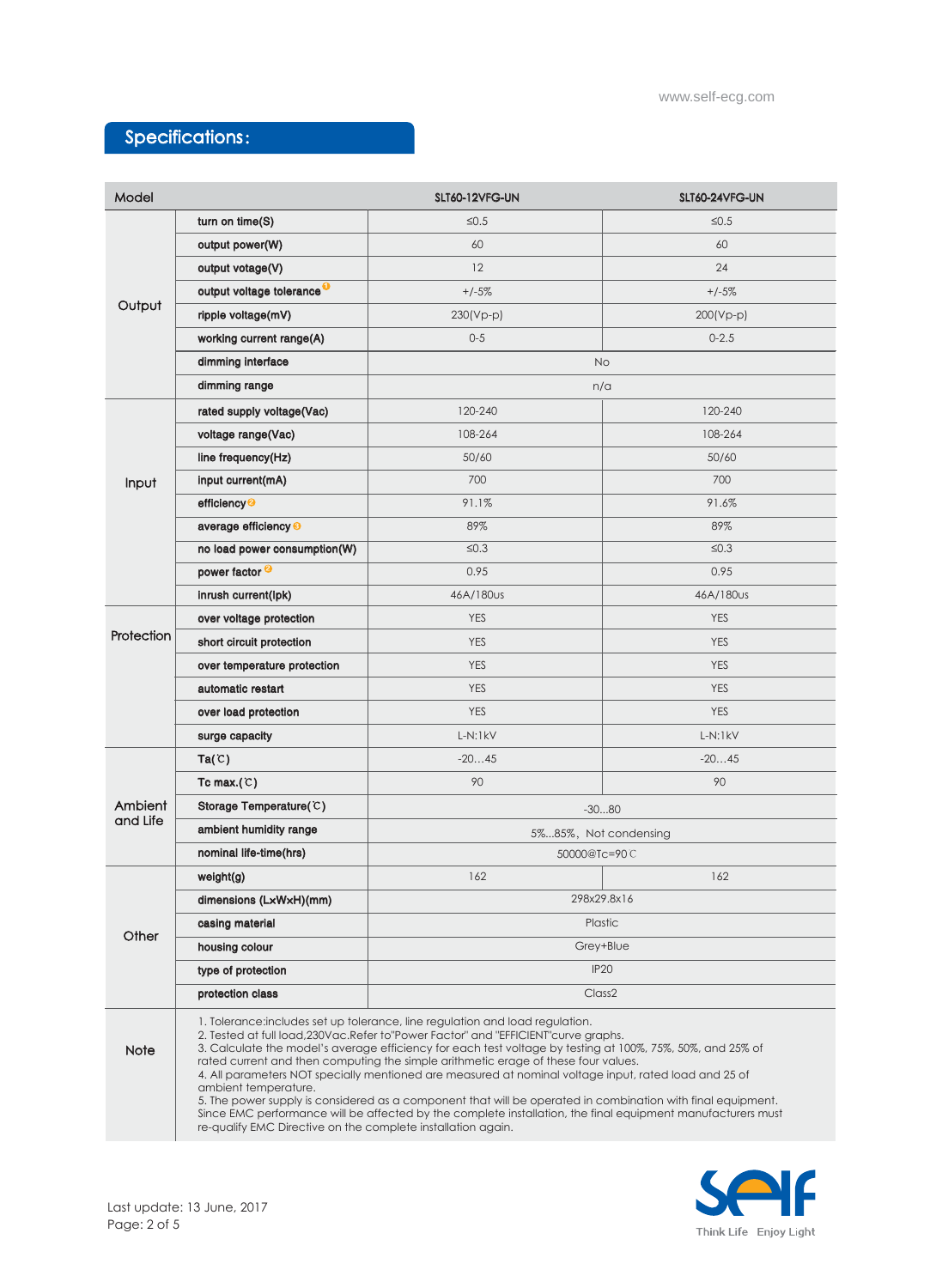Dimensions(mm):





Wiring diagram:



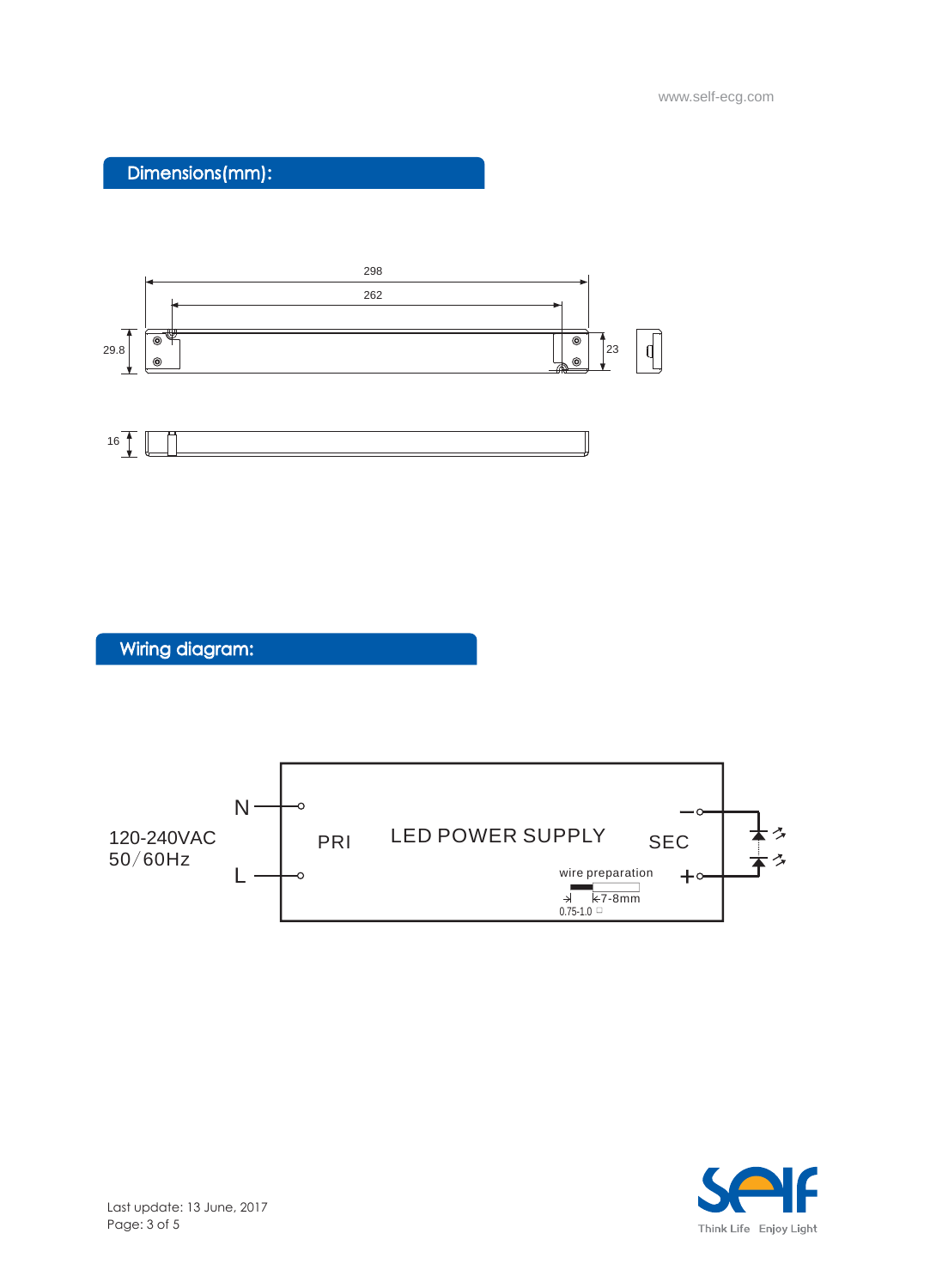#### Electrical curves:



note

For constant current power supply,"LOAD" means the percentage of the maximum rated output voltage. For constant voltage power supply,"LOAD" means the percentage of the maximum rated output current.

![](_page_3_Picture_5.jpeg)